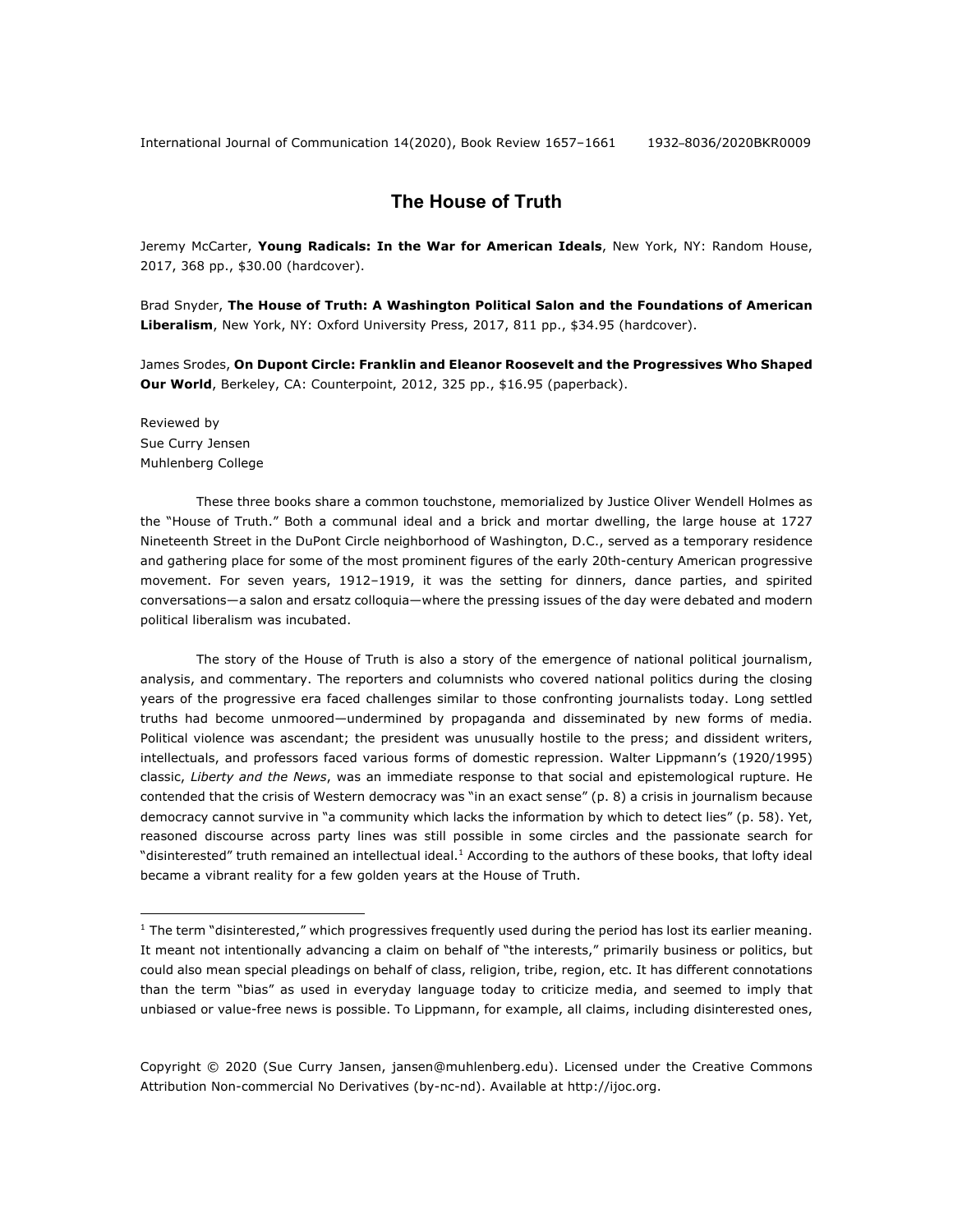Brad Snyder's *The House of Truth* provides the most comprehensive account of the daily lives and activities of the residents of 1727 and their frequent guests. His work is informed by the newly available papers of Robert G. Valentine the owner and leader of the house during its active years—who regularly corresponded with his wife about intellectual and social developments there. A tenacious researcher, Snyder devotes 200 pages to deeply informed endnotes, which reveal telling details about the ideas, personalities and relationships of the residents. A lawyer by training, Snyder is especially strong in contextualizing the close relationship and collaborative social reform efforts of Felix Frankfurter and his mentor, Louis Brandeis, on behalf of labor, free speech, due process, and industrial democracy. Other figures in Snyder's narrative are also richly drawn: the story of enigmatic sculptor, promoter, and Klan member Gutzon Borglum, who



created both the Stone Mountain memorial to the Confederacy and Mount Rushmore, offers readers a fascinating account of the politics, funding schemes, aesthetics, and engineering feats of early 20th-century monument making—a subject under renewed scrutiny today. Visionary, film-flam man, crusader against government corruption, racist, and self-proclaimed patriot, Borglum can be seen as one of the forerunners of today's alt-right. Yet, he also fits, if uneasily, within Snyder's panorama of progressives.

For Jeremy McCarter and James Srodes, the House of Truth is as much a metaphor as a physical setting. McCarter focuses on the progressive ideals that were nurtured by the young radicals associated with the House. Only one of his protagonists, young Walter Lippmann, was actually a resident of 1727; all were, however, associated with the extended network of *The New Republic* magazine, where Lippmann served as one of the founding editors. For McCarter, this is primarily the story of privileged young people who dedicated themselves to serving the public good, as they saw it, and to their credit, they made concerted efforts to see beyond their own privilege. Philosophical heirs of William James, most of them initially came together ideologically to support Teddy Roosevelt's ill-fated 1912 Bull-Moose presidential campaign.



Jeremy McCarter uses each of his protagonists to represent an ascendant ideal of progressive social reform: They and their beliefs would, however, be chastened by the carnage wrought by the Great War and its disillusioning aftermath. *Young Radicals: In the War for American Ideals* is carefully researched and engagingly written; it reads like a finely plotted novel in which struggles over ideas reach epic heights. It is a tale, in McCarter's words, "about hope and what comes after hope, and despair and what comes after despair" (p. xiii)—a sensibility that he suggests should resonate with today's readers.

were social constructs. Truth was understood as contingent, defined in probabilistic terms. Thomas Haskell (2000) discusses the shift in the term.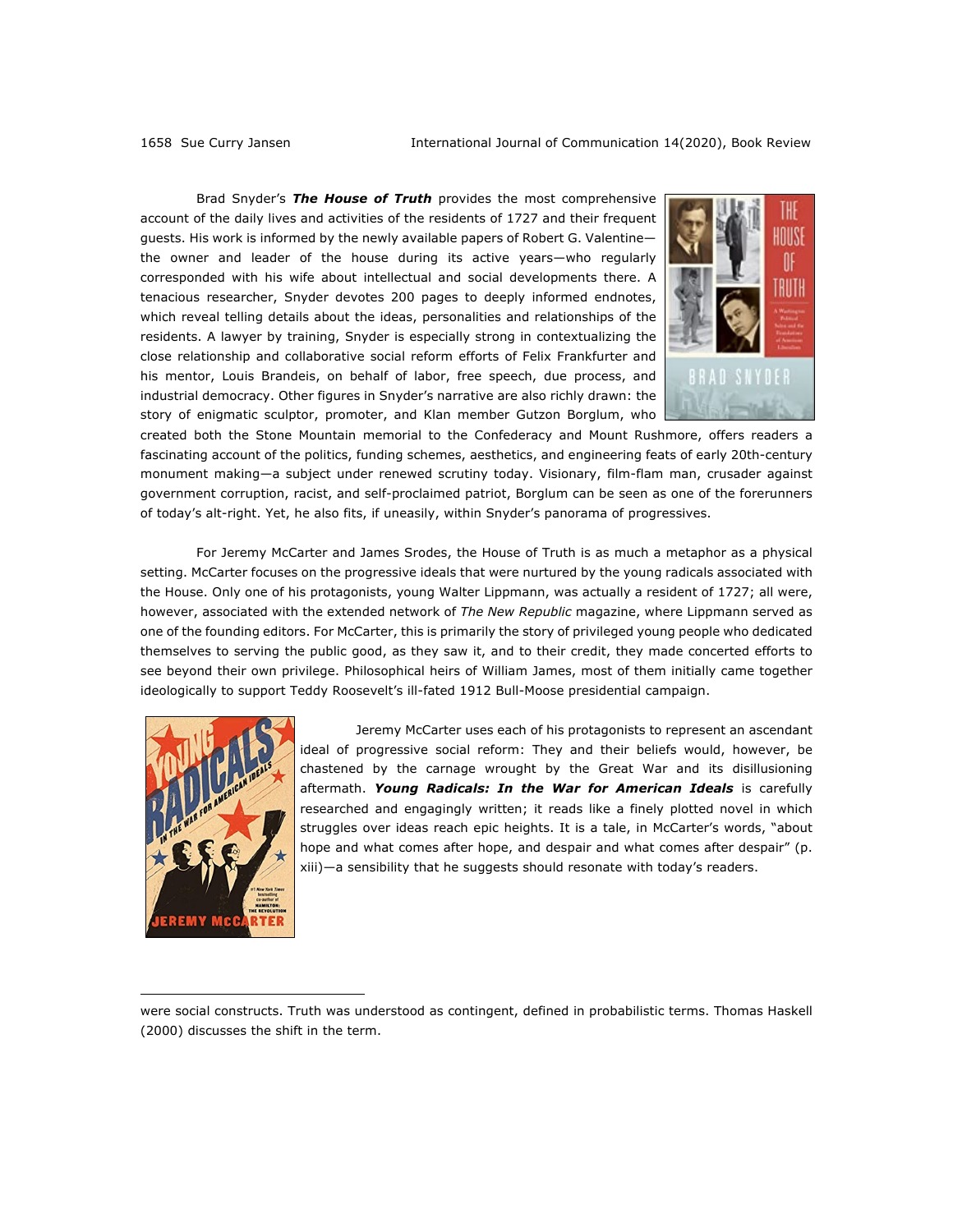James Srodes' volume, *On Dupont Circle,* which predates Snyder's and McCarter's by five years, has an even looser connection to the original House of Truth. He locates his story in the DuPont Circle neighborhood more broadly, which includes not only 1727 but additionally the Foster-Lansing mansion where the Dulles family lived, as well as the presence of the young Roosevelts, Franklin and Eleanor, who were part of the neighborhood when FDR served as assistant secretary of the navy from 1913 to 1920. Srodes' timeframe is longer than the other authors', running to the eve of World War II. His book provides readers with the widest coverage of the national context in which his protagonists operated, including the economy, race relations, and religion, and it provides detailed accounts of individual indiscretions and occasional scandals.



Despite their common inspiration, then, each book illuminates different dimensions of the progressive movement and its more utilitarian successor, political liberalism. The fact that three books on the same historical subject can have such limited overlap in their casts of characters is telling. Sticking close to Nineteenth Street and the archives, Snyder covers both the famous and the forgotten. Among the former, in addition to Holmes, Brandeis, Frankfurter, Borglum, and Lippmann, are the legendary statesman Henry Stimson, who served as Secretary of War under Taft, FDR, and Truman as well as Secretary of State in the Hoover administration, and Herbert Croly, author, leading progressive theorist, and cofounder of *The New Republic.* Snyder's vivid portraits of lesser-known figures, including wives and friends of his featured players, show that some of them made essential, if publicly unacknowledged, contributions to the generative intellectual atmosphere of 1727. McCarter's young radicals include Lippmann and his college roommate, Jack Reed, the revolutionary foreign correspondent and adventurer who would be appointed a member of the revolutionary Soviet Comintern and buried with other Bolshevik heroes in the Kremlin; Max Eastman, editor of *The New Masses*; Alice Paul, intrepid women's rights activist; and Randolph Bourne, the brilliant but star-crossed young essayist. Only three of McCarter's young radicals survived the tumultuous years that he covers: Eastman, Lippmann, and Paul. Srodes focuses his attention on the famous and near famous: in addition to Frankfurter and Lippmann, the Roosevelts; Herbert Hoover; the Dulles brothers, John Foster and Allen, and their sister, Eleanor Lansing Dulles, an economist and diplomat; and William Bullitt, a scandal-prone journalist, novelist, and the first U.S. ambassador to the Soviet Union (1933–1936). Prominent figures in one volume do not, in some instances, even make the index of another. Only Frankfurter and Lippmann are assigned featured roles in all three narratives.

Representations of Lippmann vary so widely across these books that collectively they can almost serve as Rorschach tests of the authors' views of journalism, pragmatic realism, political comity, intellectual celebrity, and international affairs. Lippmann is variously characterized as quiet, shy, brilliant, arrogant, too tolerant, a social climber, a steadfast ally who could be relied on to come to the rescue of friends and associates in need, and a quixotic political ally. The Lippmann archive at Yale University and the secondary literature are so enormous that all of these attributions can be more or less justified by a quote or anecdote. Lippmann himself acknowledged the hazards of opinion writing, which requires immediate responses to rapidly changing events, and readily admitted that he revised his views when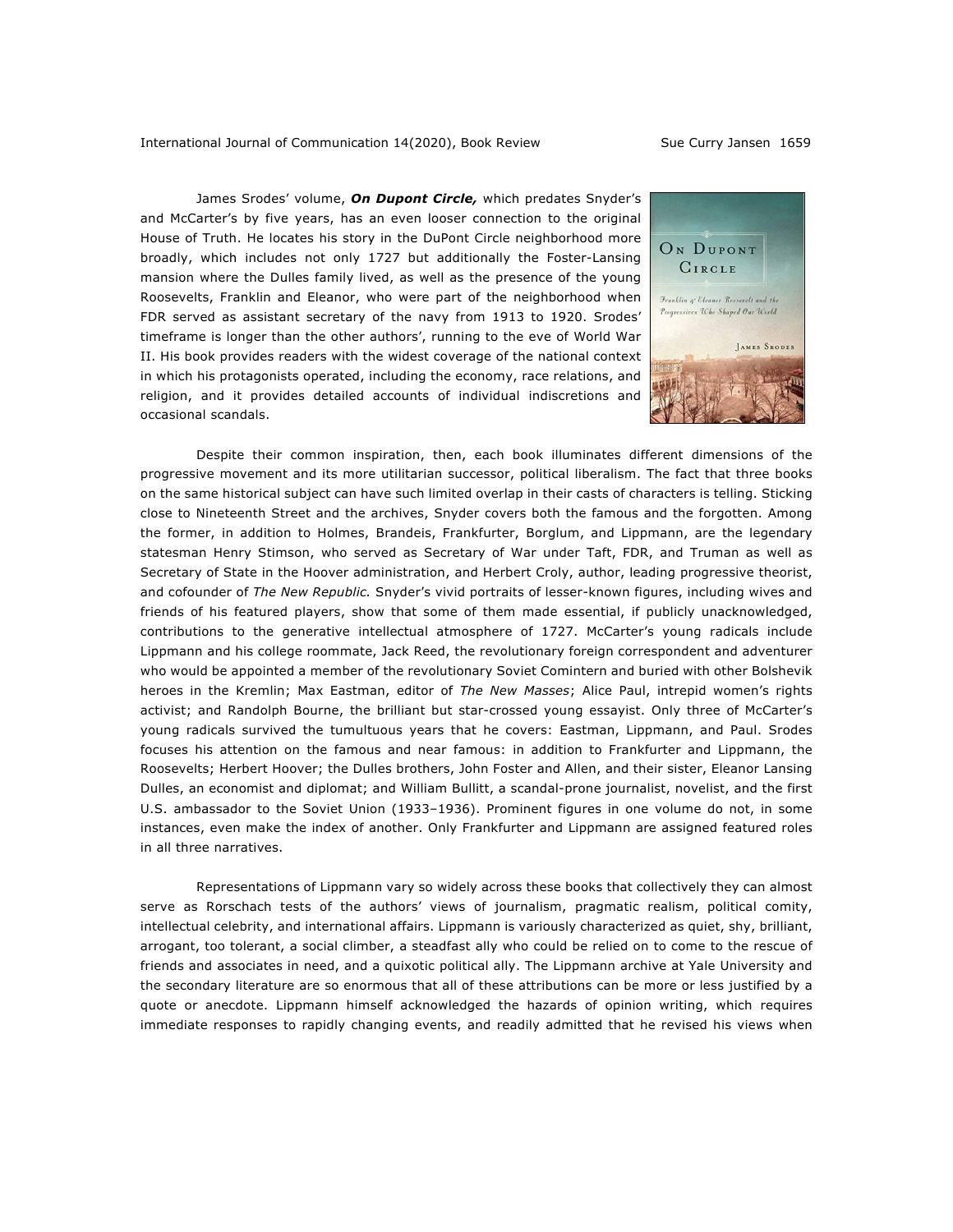new evidence became available. For this reason, he regarded his columns as ephemera that would (and perhaps should) be quickly forgotten. But he hoped that his books would have more lasting value. They are the corpus that he stood by and wished to be judged by. Yet, they receive limited attention in these volumes.

All three works chronicle the intellectual development of American progressive and liberal thought, despite McCarter's stirring account of Reed's revolutionary adventures in Russia. Snyder does, however, acknowledge the international perspectives that Loring Christie, who was born in Canada, and Eustace Percy, an attaché of the British ambassador, brought to the discussions at 1727. Lippmann too was an internationalist who made annual study trips abroad and drew extensively on European sources in his writings. Moreover, British social activist Graham Wallas was a foundational influence on Lippmann's thought, especially during the time period when the House of Truth served as a salon for progressive debates. Lippmann's work in Washington as a member of secret Inquiry, which was convened by Woodrow Wilson to develop a plan for the postwar reconstruction of Europe, was, by definition, global in scope. More exploration of the transatlantic cross-fertilization of social democratic ideals could further enrich chronicles of the genesis of 20th-century liberalism.

Legitimately inspired by the ambitions, ideals, and achievements of their subjects, McCarter and Snyder occasionally cast them as plaster saints. For example, Snyder extensively chronicles the close relationship of Brandeis and Frankfurter, yet he glosses over an archival find that may cast a shadow over Brandeis' reputation. Specifically Bruce Allen Murphy's *The Brandeis/Frankfurter Connection* (1982) shows that Brandeis engaged in behind-the-scenes political advocacy work while a Supreme Court Justice—paying Frankfurter over \$50,000 (more than \$850,000 today) to advance his public policy goals. Snyder does not mention the controversy in the main text, but he acknowledges it in a brief endnote by citing a dissenting article in *The New Republic.* If anyone has the knowledge and chops to definitively discredit, counter, or more broadly contextualize Murphy's claim, surely it is Snyder. By contrast, Srodes has a steady eye for human foibles, but despite his deep sourcing throughout the book, he sometimes makes bold claims about such lapses unaccompanied by citations. Only McCarter foregrounds the privileged backgrounds and social networks of his subjects. Yet, almost all the figures profiled in these books were graduates of elite Eastern universities and moved in similar social circles, the same circles from whence presidents, diplomats, and Supreme Court justices were recruited. For the journalists among them, this provided easy entitled access to elite news sources. Lippmann, for example, served as an advisor to every president from Theodore Roosevelt to Lyndon Johnson. Their access, in turn, greatly amplified the influence they exercised over the national press and public opinion. In Lippmann's case, the young radical progressive activist evolved into the embodiment of the liberal establishment by midcentury. Although he, like Reed, Croly, and Bourne, was a contrarian, this narrow system of recruitment was (and is) generally weighted toward producing more stenographers of power than radical reformers.

Faulting authors for what they do not do is, of course, easy prey. What these authors do is of enormous value individually and collectively. Because they view their subjects through the lens of intellectual history, broadly conceived, they offer perspectives on the emergence of national political journalism that are far beyond the reach of standard industry-focused journalism and media histories.